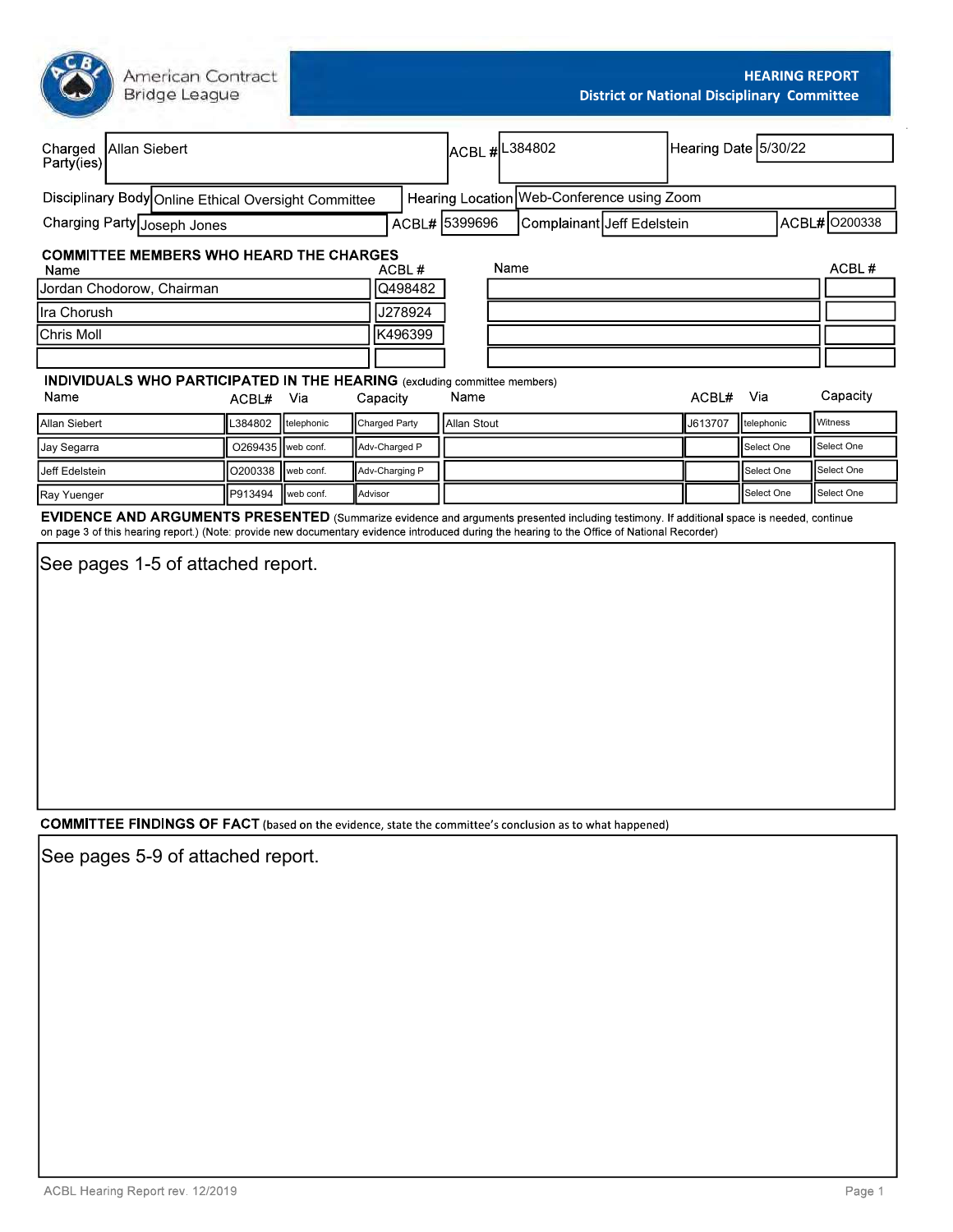| Not responsible                           |                                                                 | DECISION (click on the box next to Not Responsible or Responsible of violating the CDR to add a check mark.)<br>Responsible<br>$\sqrt{}$                                                                                                                                                                                                                                                                                                                                                                              |                          |                                 |
|-------------------------------------------|-----------------------------------------------------------------|-----------------------------------------------------------------------------------------------------------------------------------------------------------------------------------------------------------------------------------------------------------------------------------------------------------------------------------------------------------------------------------------------------------------------------------------------------------------------------------------------------------------------|--------------------------|---------------------------------|
|                                           |                                                                 | CDR GROUNDS FOR DISCIPLINE Type the section(s) and description(s) found in CDR 3 which led to the discipline).                                                                                                                                                                                                                                                                                                                                                                                                        |                          |                                 |
|                                           |                                                                 | 301(A)(2): Collusive Cheating: Online. "Online Collusive Cheating" is the exchange or transmission of information between two or more people, at least one of whom is a<br>contestant in an online bridge competition, in any manner not expressly permitted by Law 73. The information need not be actually used by a player to prove a Violation under<br>this section. This section includes agreements made by persons who are not partners or contestants, including, but not limited to kibitzers or teammates. |                          |                                 |
|                                           |                                                                 | DISCIPLINE (Unless a discipline begins immediately, which requires you to complete a Notice of Immediate Discipline, all begin dates should start at<br>least five days after you submit this hearing Report to the Office of National Recorder.                                                                                                                                                                                                                                                                      |                          |                                 |
|                                           |                                                                 | Disciplined Party is convicted of premeditated or collusive cheating (or has admitted to such action). CDR 401(H)                                                                                                                                                                                                                                                                                                                                                                                                     | <b>YES</b>               | <b>NO</b><br>$\vert \checkmark$ |
|                                           | <b>Start Date</b><br>End Date                                   | <b>Additional Requirements/Comments</b>                                                                                                                                                                                                                                                                                                                                                                                                                                                                               |                          |                                 |
| $\Box$ REPRIMAND                          | N/A                                                             | Letter of Reprimand Attached                                                                                                                                                                                                                                                                                                                                                                                                                                                                                          |                          |                                 |
| $\sqrt{ }$ PROBATION                      | 4/17/2029<br>4/18/2024                                          |                                                                                                                                                                                                                                                                                                                                                                                                                                                                                                                       |                          |                                 |
| $\boxed{\checkmark}$ SUSPENSION 4/18/2022 | 4/17/2024                                                       |                                                                                                                                                                                                                                                                                                                                                                                                                                                                                                                       |                          |                                 |
|                                           |                                                                 | Is the disciplined party Suspended because of an Ethical Violation (CDR 401(H))?                                                                                                                                                                                                                                                                                                                                                                                                                                      | YES $\sqrt{ }$ NO $\Box$ |                                 |
|                                           |                                                                 | Is the Suspension imposed due to an Ethical Violation more than one year (CDR 401(H))? YES V NO                                                                                                                                                                                                                                                                                                                                                                                                                       |                          |                                 |
|                                           |                                                                 |                                                                                                                                                                                                                                                                                                                                                                                                                                                                                                                       |                          |                                 |
| $\Box$ EXPULSION                          | N/A                                                             |                                                                                                                                                                                                                                                                                                                                                                                                                                                                                                                       |                          |                                 |
|                                           | Probation). State the condition of the sentence below           | SUSPENDED SENTENCE (only used in conjunction with an imposed Suspension from above that you have converted to                                                                                                                                                                                                                                                                                                                                                                                                         |                          |                                 |
|                                           |                                                                 |                                                                                                                                                                                                                                                                                                                                                                                                                                                                                                                       |                          |                                 |
|                                           |                                                                 | EXCLUSION from Events and Programs (list the exclusions and the dates of the events or activities). CDR 401(F)                                                                                                                                                                                                                                                                                                                                                                                                        |                          |                                 |
|                                           |                                                                 |                                                                                                                                                                                                                                                                                                                                                                                                                                                                                                                       |                          |                                 |
|                                           |                                                                 | REDUCTION OR FORFEITURE of Masterpoints (MP) or Tournament Rank or Disqualification. Please specify below:                                                                                                                                                                                                                                                                                                                                                                                                            |                          |                                 |
|                                           | Forfeiture of 25% of all masterpoints.                          | Temporary forfeiture of status rank of Grand Life Master during suspension.                                                                                                                                                                                                                                                                                                                                                                                                                                           |                          |                                 |
|                                           |                                                                 | STATE THE OFFENSE(S) FROM APPENDIX B, CHART 1 and/or CHART 2 OF THE CDR                                                                                                                                                                                                                                                                                                                                                                                                                                               |                          |                                 |
| N/A                                       |                                                                 |                                                                                                                                                                                                                                                                                                                                                                                                                                                                                                                       |                          |                                 |
|                                           |                                                                 |                                                                                                                                                                                                                                                                                                                                                                                                                                                                                                                       |                          |                                 |
|                                           |                                                                 |                                                                                                                                                                                                                                                                                                                                                                                                                                                                                                                       |                          |                                 |
|                                           |                                                                 |                                                                                                                                                                                                                                                                                                                                                                                                                                                                                                                       |                          |                                 |
| The discipline imposed above is within    |                                                                 | the recommended guidelines of Appendix B, Chart 1 and/or Chart 2.                                                                                                                                                                                                                                                                                                                                                                                                                                                     |                          |                                 |
|                                           | If it is OUTSIDE the guidelines, a reason must be stated below. |                                                                                                                                                                                                                                                                                                                                                                                                                                                                                                                       |                          |                                 |
|                                           |                                                                 |                                                                                                                                                                                                                                                                                                                                                                                                                                                                                                                       |                          |                                 |
|                                           |                                                                 |                                                                                                                                                                                                                                                                                                                                                                                                                                                                                                                       |                          |                                 |
|                                           |                                                                 |                                                                                                                                                                                                                                                                                                                                                                                                                                                                                                                       |                          |                                 |
| <b>RESPECTFULLY SUBMITTED (CHAIR)</b>     |                                                                 |                                                                                                                                                                                                                                                                                                                                                                                                                                                                                                                       |                          |                                 |
| /s/ Jordan Chodorow                       |                                                                 |                                                                                                                                                                                                                                                                                                                                                                                                                                                                                                                       |                          |                                 |
| Electronic Signature (type name above)    |                                                                 | Wet Signature (sign above)                                                                                                                                                                                                                                                                                                                                                                                                                                                                                            | 6/8/22<br>Date:          |                                 |
| ACBL Hearing Report rev. 12/2019          |                                                                 |                                                                                                                                                                                                                                                                                                                                                                                                                                                                                                                       |                          | Page 2                          |
|                                           |                                                                 |                                                                                                                                                                                                                                                                                                                                                                                                                                                                                                                       |                          |                                 |
|                                           |                                                                 |                                                                                                                                                                                                                                                                                                                                                                                                                                                                                                                       |                          |                                 |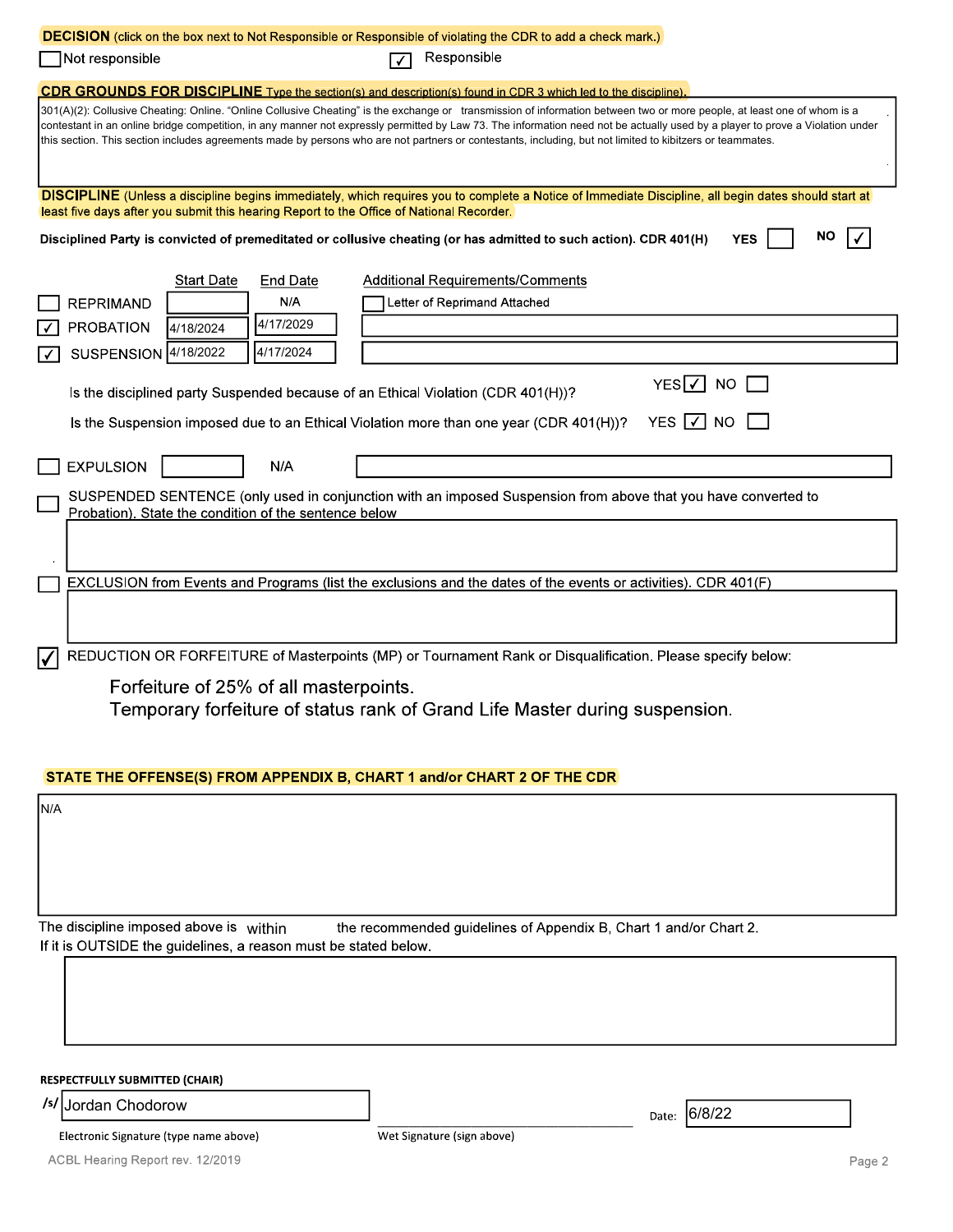# **Summary of Evidence and Arguments – Allan Siebert**

## **A. Procedural Posture**

This case arrives before the Online Ethical Oversight Committee ("OEOC") in a different posture than most. By stipulation of the Parties, the only issue for the OEOC Panel to decide is the appropriate discipline, and not responsibility for a violation of the ACBL's Code of Disciplinary Regulations ("CDR"). The Charged Party, Allan Siebert ("Alfoxy" on Bridge Base Online ("BBO")), has provided a written confession that will be quoted below.

The procedural posture can be stated briefly. On April 15, 2022, a student of Siebert called Jeff Edelstein, the National Recorder, to ask if she could play in other clubs after being suspended by her own club. He said she could. She expressed a desire to confess and "get things over with." Edelstein directed her to Sabrina Goley, the ACBL Compliance Coordinator. (P. 12.<sup>1</sup>)

Later the same day, Siebert called Goley and then Edelstein, first leaving him a voice message "confessing to everything" and then repeating his confession when they spoke by telephone. (P. 12.)

When the parties were unable to agree on a resolution of the matter, a Recorder Complaint was filed on April 17 (pp. 1-2) and the next day the Charging Party, Executive Director Joseph Jones, issued a Charge Letter, alleging that Siebert and his partner had provided written statements admitting a violation of CDR section 301(A)(2) by "exchanging unauthorized information during online play in ACBL sanctioned events." (Pp. 3-4.) Also on April 18, the Charging Party placed Siebert and his partner on suspension pending a hearing. (CDR section 401(B).) (P. 6-7.) After the filing of the charging documents, Siebert's partner's case has been separated from this one, and that charge and evidence is not before this Panel. A hearing focused on the appropriate sanctions for Siebert alone was held via Zoom on May 30, 2022.

<span id="page-2-0"></span><sup>&</sup>lt;sup>1</sup> Unspecified page citations are to the 27-page hearing packet provided to the Panel.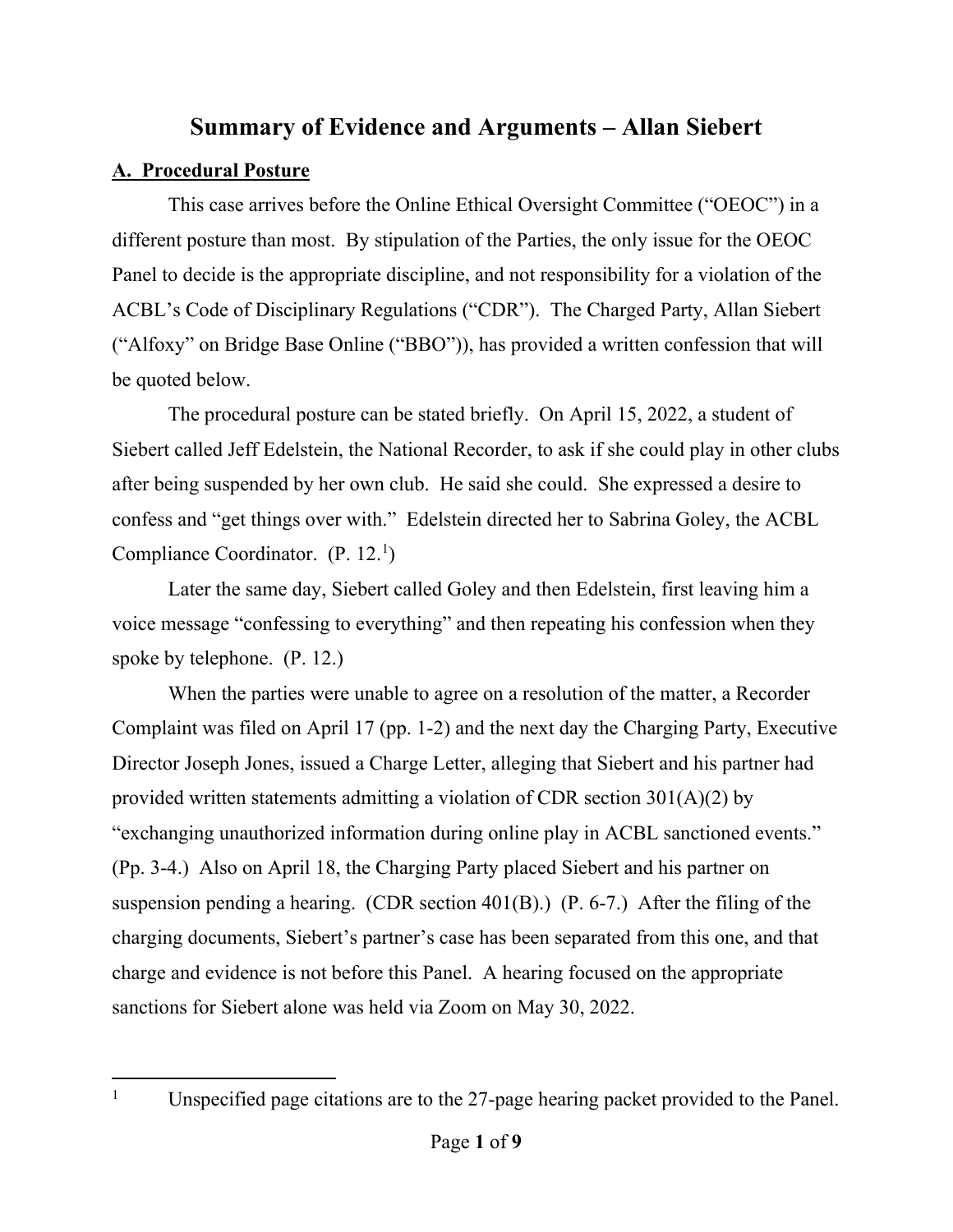### **B. The Evidence**

### 1. Evidence

Allan Siebert is a Grand Life Master with close to 40,000 masterpoints. (P. 22.) He is currently 80 years of age. He became an ACBL member in about 1959.

## 2. The Confession

Siebert stated the following regarding his violation of the CDR in an email dated May 4, 2022 to the Recorder and the Compliance Coordinator. "Just to be completely honest about this, I feel terrible about it. It was a huge mistake and all on me, not [my student]. I had never played online before and it just so happened that I started teaching [my student] not long after I had started playing online due to the pandemic, sometime mid summer of 2020. We started out playing the master hands at the front page of BBO. I would help her play some hands and I'd help her with the bidding and play. Then sometime later, we started playing live online and stupidly I kept telling her what my conventional bids meant until she got it and then I would stop. I would help her with the play of the hand and one other thing I would do, occasionally, is tell her what my carding meant, like smith echo, until she got that under her belt. I was not doing this to win points but rather teaching her. Teaching her by cheating was a disastrous decision. I have been playing bridge over 60 years and never once, not once, had I ever cheated. I guess the allure of this online teaching adventure was too much to pass up. . . . We certainly did not look at each other's hand or tell each other what we had other than those conventional meetings [*sic*] that I mentioned and helping her play her hand. . . . I have obviously seen so much cheating on BBO that hasn't been divulged. You can tell there is cheating when they make a bizarre play or a strange lead. Please take that into consideration that we never did that. . . ."

Other parts of this email are quoted below where relevant.

3. Stipulated Facts

The parties stipulated to the following facts.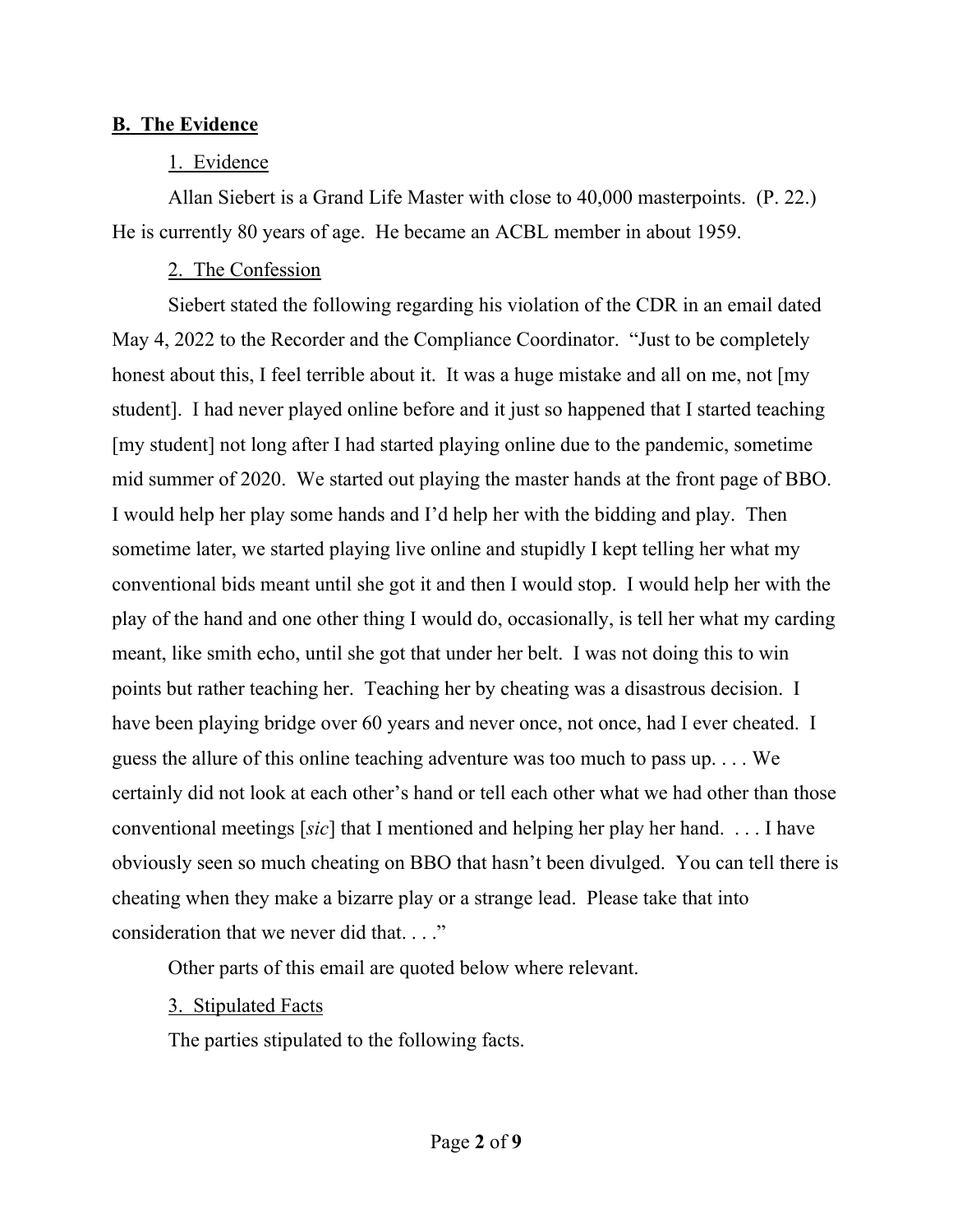"1) Mr. Siebert's partner engaged Mr. Siebert as a bridge instructor sometime in mid-2020.

"2) Mr. Siebert would provide this instruction through play on BBO in ACBL sanctioned games.

"3) Mr. Siebert played at his partner's home.

"4) Mr. Siebert and his partner would play in the same room but did not look at each other's computer screens.

"5) Mr. Siebert began by explaining what some of his bids meant while they were playing. This progressed to Mr. Siebert explaining what his defensive carding meant and providing aid when his partner was playing difficult hands during their sessions.

"6) This behavior lasted from roughly mid-2020 until early 2022.

"7) Mr. Siebert and his partner played primarily in ACBL online games and virtual club games but also played in several online regional events." (P. 23.)

In response to an inquiry by the Panel Chair, the Parties further stipulated that the April 15 admission was freely given and was outside the scope of negotiated resolution discussions. (P. 17.)

The ACBL Advocate recited the following additional stipulations. "On April 27, 2022, the [A]dvocate for the [C]harging [P]arty and Mr. Siebert entered into an agreement whereby Mr. Siebert would provide a written confession, and in exchange, the [A]dvocate for the [C]harging [P]arty would present no evidence save for Mr. Siebert's confession. The [A]dvocate for the [C]harging [P]arty also agreed to call no witnesses and make no sentencing recommendations at Mr. Siebert's hearing." (P. 22.)

According to CDR section 502(F), a Charged Party's past disciplinary record is not relevant to a determination of responsibility, but "may be relevant to the determination of the severity of the discipline to be imposed . . . ." The Panel was provided with a disciplinary record reflecting a variety of sanctions imposed on Siebert on October 10, 1977, April 2, 1983, August 25, 1987, September 20, 1987, July 5, 1988, August 2, 1991, March 3, 1998, and March 17, 2002. The offenses were primarily rudeness and verbal and physical aggression, the latter involving his brother. In 1998 he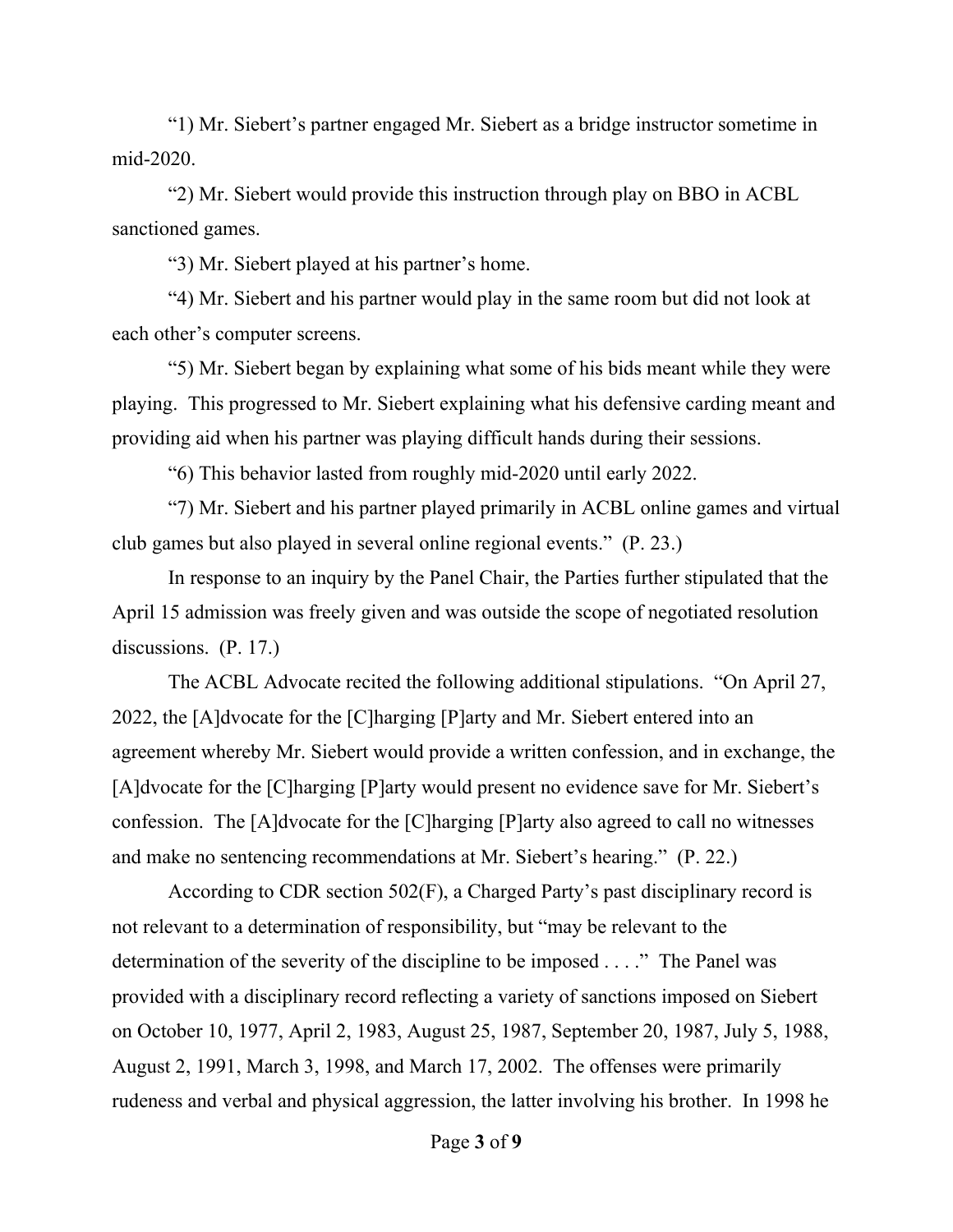was barred from playing with his brother for five years. In 1988 he was reprimanded for deliberately hesitating. The Panel has also taken into account a player memo dated September 26, 2021. Siebert has not before been found to have exchanged unauthorized information.

#### 4. Testimony

In compliance with his stipulations, the Charging Party's Advocate presented neither testimony nor argument at the hearing on May 30, 2022.

The Charged Party's Advocate, Jay Segarra, testified as follows. He has played as a partner of Siebert for over six years. He has observed no unethical behavior by Siebert and no such accusation. The admitted misconduct is out of character. Siebert has a nonprofit corporation that supports the unhoused in his local area with food, clothing, and assistance. He donated \$100,000 to his local bridge club five or six years ago.

Allan Stout testified that he has been a partner of Siebert for thirty years and has seen only ethical behavior at every level of event. He confirmed Siebert's homeless charity and his donation to the Little Rock bridge club. He is a pillar of the community and a role model for young bridge players.

Siebert testified at the hearing consistently with his written confession. He started teaching his student by coming to her house. He played on BBO for the first time when they played some teaching hands. He continued to explain discards she didn't recognize and to help her play some difficult hands while they were playing online in ACBL games.

His outlook on life was affected psychologically five years earlier when he lost about 85% of his net worth and his dear girlfriend.

#### 5. Arguments

The Charged Party's Advocate asked to mitigate sanctions, as bridge is Siebert's life. He asked the Panel not to end his bridge career. He asserted that being deprived of bridge may affect Siebert's mental health. He proposed as a sanction a series of lectures on ethical bridge play to novices and intermediates to mitigate the harm Siebert has done.

Siebert's written confession included the following statements which may be considered as arguments. "I have been playing bridge over 60 years and never once, not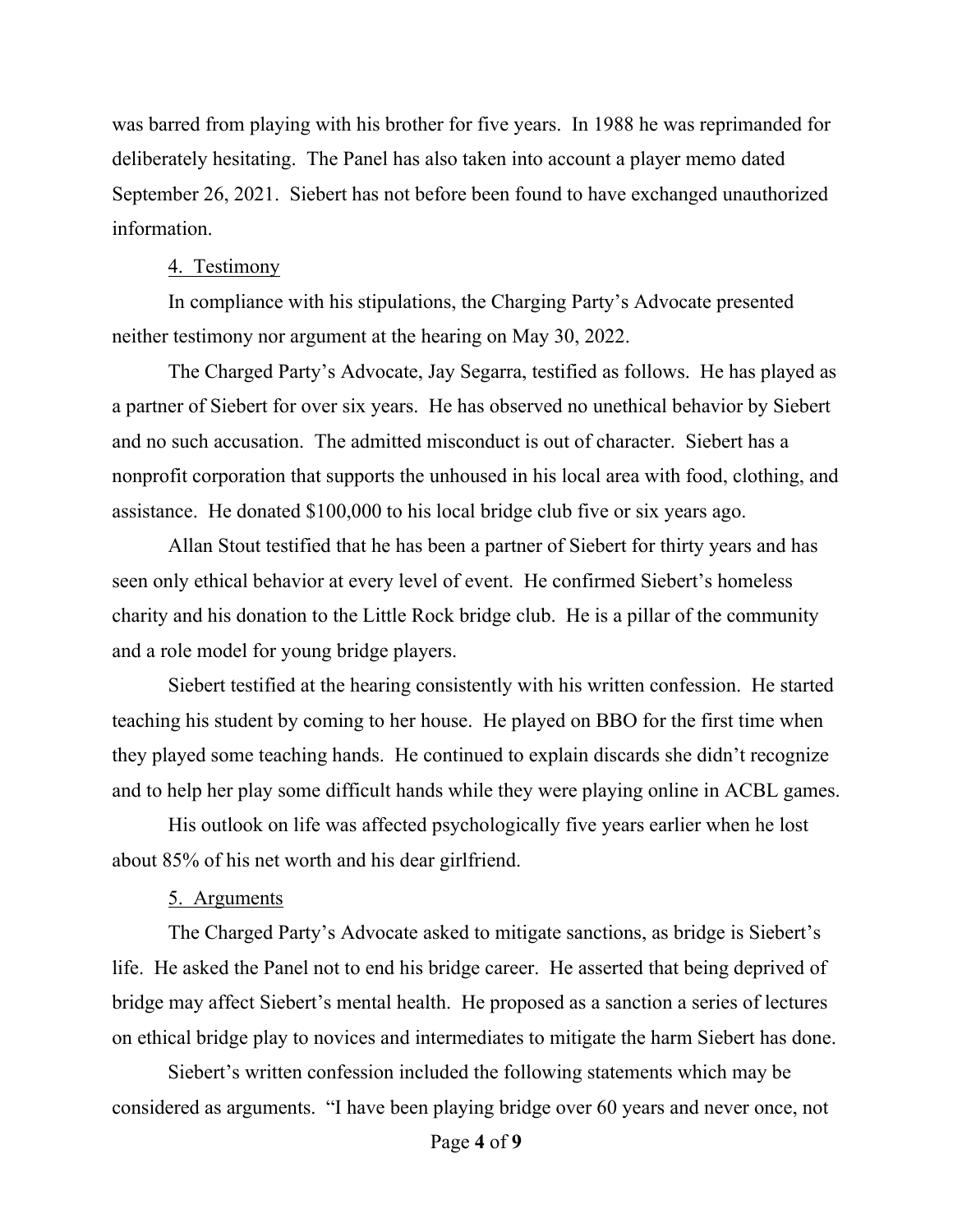once, had I ever cheated. . . . I realize I'm going to be punished. I ask you to please be fair with me considering my past history and that I'm 80 years old. If I have a substantial amount of time taken from me it would probably send me into dementia because bridge is what I use to keep my mind sharp. I know that you have to make an example but everybody's case is different. . . . I will take whatever you dish out, of course, I'm hoping for a little mercy and not as an example. . . . Also, please don't take away the bulk of my masterpoints. Having played for 60 years and never once cheating, I'm very proud of my accomplishments. I am very, very proud of my grandmaster title which was all gotten by fair play, not cheating. It would be kind of like taking Barry Bonds or McGuire's home runs away from them even though they did actually cheat for quite a while and lost respect, which is a lot. By the way, I was doing this for teaching value, not to win and I do think that not all my points should be taken away, just the points from the time I was with [my student]." (P. 25.)

At the hearing, Siebert said he would like to give lectures at the nationals not only about ethics but also play of the hand. He asked for mercy. He expressed extreme regret for his misconduct.

Segarra asked for a 15-month suspension and conditional loss of the status of Grand Life Master, which could be recovered by meeting community service targets during Siebert's probationary period.

# **The Panel's Conclusions**

As noted at the outset, Mr. Siebert's violation of CDR section 301(A)(2) has been established by confession and does not require a finding by this OEOC Panel. Rather, the only question presented by the Parties to the Panel is what discipline is appropriate under the CDR.

The Panel notes first that the Charge was a violation of 301(A)(2), but that CDR provision has changed from the original version effective August 15, 2020 to the current version that took effect on August 1, 2021. The original  $301(A)(2)$  quoted in this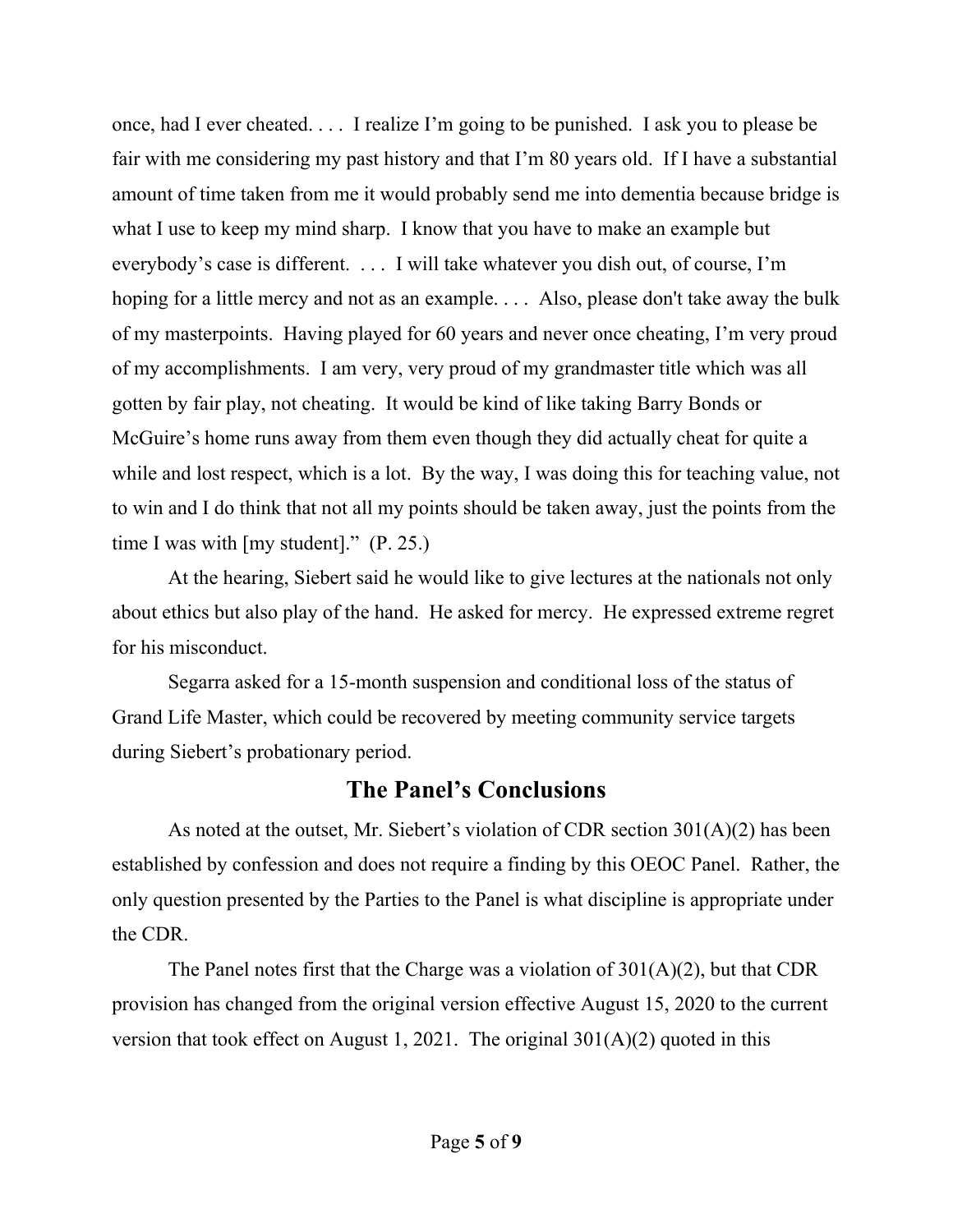footnote<sup>[2](#page-7-0)</sup> was relocated to 301(A)(3) in 2021 when a new 301(A)(2) applying specifically to online collusive cheating was added effective August 1, 2021.<sup>[3](#page-7-1)</sup> Section 301(A)(2) did not exist in any form prior to August 15, 2020.

The Panel notes next that the stipulated "behavior lasted from roughly mid-2020 until early 2022," in other words spanning the August 1, 2021 change in the CDR. Identifying the date(s) of the misconduct is important because former section 906 (effective August 15, 2020) stated that the "penalties to be imposed apply only to offenses which occur on or after the effective date of the revisions" of the CDR. [4](#page-7-2)

This Panel does not regard the changing versions of section  $301(A)(2)$  as significant in assessing the appropriate penalties for two reasons. We believe that any conduct that violated current section  $301(A)(2)$  also violated former section  $301(A)(2)$ ,

<span id="page-7-2"></span>Former section 906 was itself revised effective August 1, 2021, when relocated to current section 403, which states in part, "Discipline imposed shall be in accordance with the version of the CDR effective at the time of the first Incident specified in the filing of the Recorder Complaint."

The Panel is unable to apply this section, as the Recorder Complaint in this case did not identify the first incident in the alleged "pattern of conduct." (Pp. 3-4.)

The Panel asks the Recorder henceforth to make a practice of always including: (a) the date of the first incident that is the subject of a Recorder Complaint and/or Charge Letter, (b) the date of the last incident that is the subject of a Recorder Complaint and/or Charge Letter, and (c) the version or versions of the CDR which the Recorder views as applying to the conduct set forth in a Recorder Complaint and/or Charge Letter.

<span id="page-7-0"></span><sup>2</sup> As of August 15, 2020, section 301(A) stated: "(2) *Collusive Cheating*: Other. 'Collusive Cheating' is an agreement, whether implicit or explicit, made between two or more people, other than Collusive Signaling, to affect the outcome of a competition in any manner not expressly permitted by Law 73. Neither person need be a contestant to be charged under this section."

<span id="page-7-1"></span><sup>3</sup> As of August 1, 2021, and currently, section 301(A) states: (2) *Collusive Cheating: Online*. 'Online Collusive Cheating' is the exchange or transmission of information between two or more people, at least one of whom is a contestant in an online bridge competition, in any manner not expressly permitted by Law 73. The information need not be actually used by a player to prove a Violation under this section. This section includes agreements made by persons who are not partners or contestants, including, but not limited to kibitzers or teammates."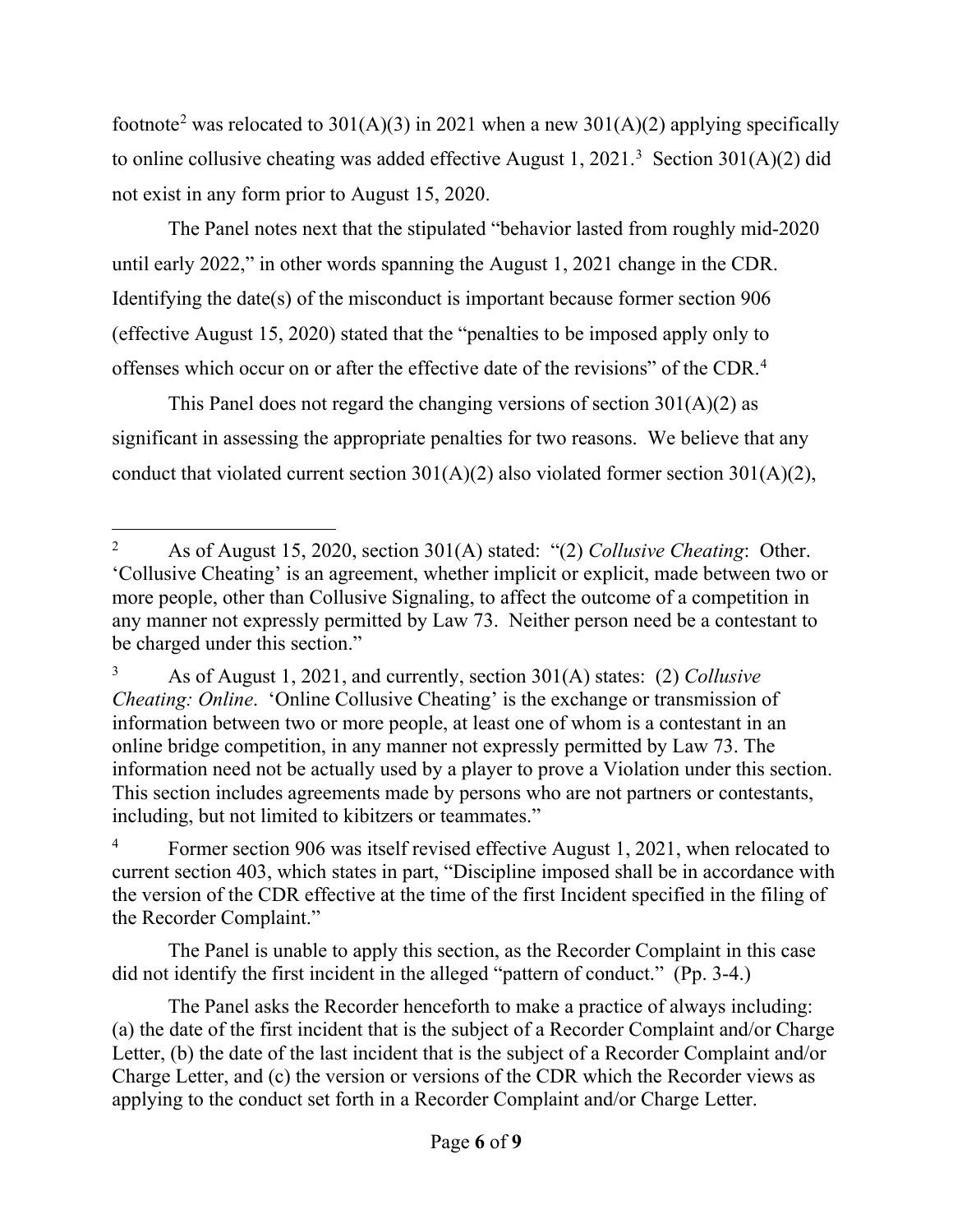even though the former section did not specifically mention online play. Further, the range of discipline recommended in former section  $301(A)(6)$  is identical to the discipline recommended in current section  $301(A)(7)$ , which is: "The recommended discipline for a finding that a person has committed a First Degree Ethical Violation is no less than 2 years Suspension to Expulsion, with an appropriate term of Probation no less than 2 years following the term of suspension, and removal of 25-100% of the Disciplined Person's total masterpoint holding."<sup>[5](#page-8-0)</sup>

Another CDR provision providing for forfeiture of Grand Life Master rank is also relevant to discipline in this case. Section 404, effective August 1, 2021, states:

"(F) **Forfeiture of Masterpoints/Titles for a First Degree Ethical Violation**. When a Disciplinary Body finds an ACBL member responsible for a First Degree Ethical Violation, the Committee may impose the forfeiture of any or a combination of any of the following:

"(1) Masterpoints, in accordance with CDR  $\S 301(A)(7)$ ;

"(2) specific titles or all titles earned by the person disciplined;

"(3) ACBL status rank(s);

"(4) other ACBL related awards theretofore earned by said participants through participation in all ACBL events."[6](#page-8-1)

"(a) When a Suspension of less than one (1) year has been imposed,  $\dots$ .

"(b) When a Suspension of one (1) year or longer has been imposed, the committee must remove at a minimum all masterpoints, titles or other ACBL related awards theretofore earned within the twelve (12) calendar months preceding the date of the offense(s). *The committee may remove additional masterpoints, titles and/or ACBL status ranks or other ACBL related awards previously earned by said participants through participation in all ACBL events as it deems appropriate*." (Our italics.)

<span id="page-8-0"></span> $5$  Section 301(A)(7) is unchanged in the latest version of the CDR, which took effect February 1, 2022.

<span id="page-8-1"></span><sup>6</sup> Section 404(F) superseded former section 401(H), effective August 15, 2020, which provided in part: "(2) Any participant(s) in an ACBL sanctioned event suspended because of Ethical Violations, other than those set forth in CDR § 401(H)(1), shall forfeit any masterpoints and titles won in the event in which the offense(s) occurred. Further: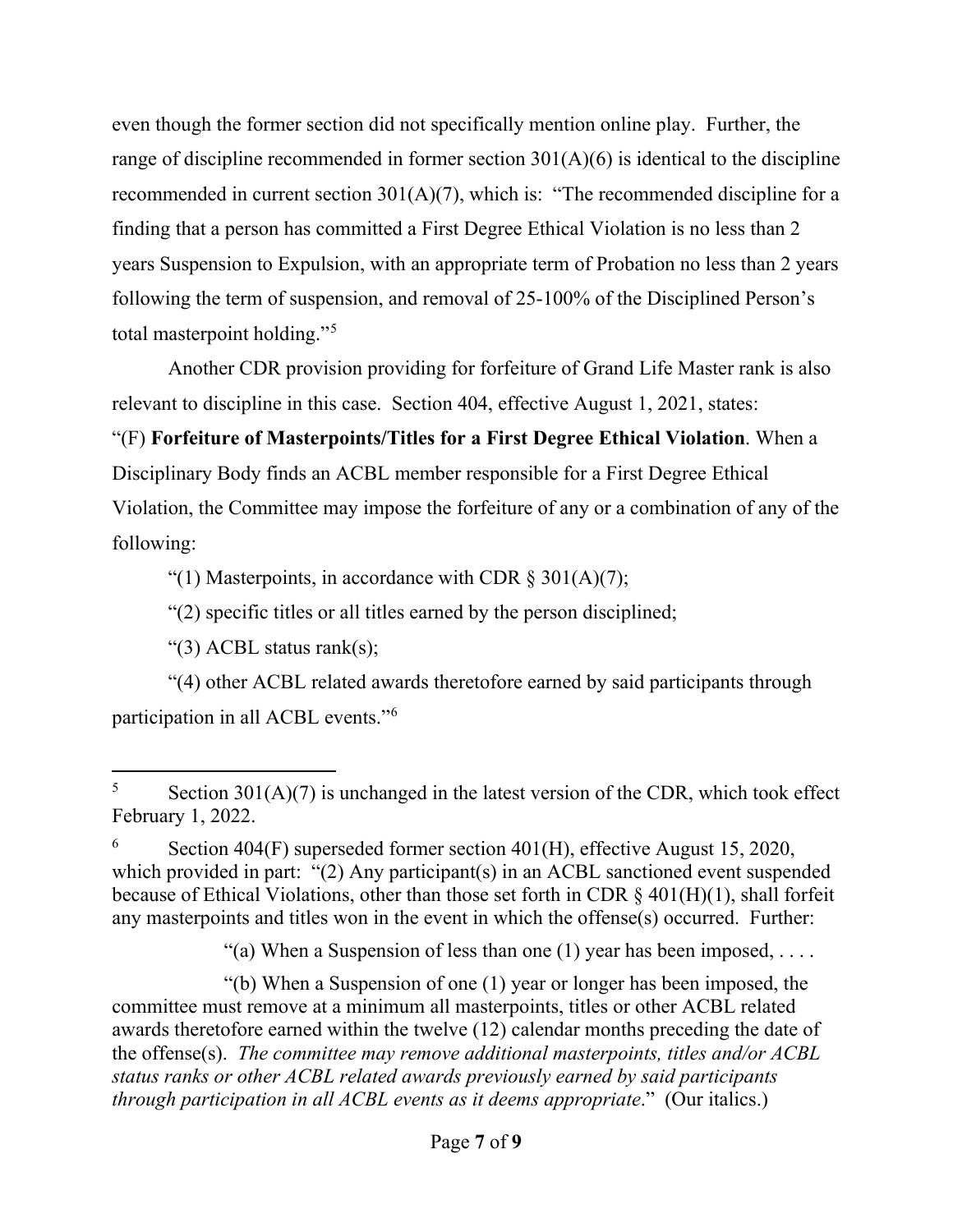In reviewing the CDR versions, the Panel also observes that a new section 402 was added effective August 1, 2021. That section lists a number of factors relevant to discipline, including six factors that should be "Primary Considerations" in subdivision (A), three factors that should be "Secondary Considerations" in subdivision (B), and 13 factors deemed irrelevant by subdivision (C)."[7](#page-9-0) Among the irrelevant factors are "(6) Age" and "(7) Physical or mental disability." Considering that some of the admitted

"(1) Prior Record of Discipline;

"(2) Experience of Player (measured by MPs, eligibility points, or other indicia of experience);

"(3) Level and Prestige of Event (measured by event rating);

"(4) Duration of Time Over Which the Proved Violation Occurred;

"(5) Flagrancy of the violation;

"(6) Whether the violation was premeditated.

"(B) **Secondary Considerations**. The following factors may be taken into account in determining the appropriate discipline, but should be weighed less heavily than Primary Considerations:

"(1) Other Harm to Reputation of ACBL or the Game of Bridge;

"(2) Whether the Player Holds (or at any point in the past has held) an ACBL (or affiliated organizational) Office or Leadership Position (discipline enhancement);

"(3) Whether the Player Is Currently an ACBL (or affiliated organizational) Employee (discipline enhancement)."

Former section 401(H) restated the language of former section 4.1.8(b). The Panel notes that while the masterpoint forfeiture language in the former CDR sections appeared mandatory, masterpoint forfeiture was interpreted as within the discretion of disciplinary panels, which is what the current CDR expressly provides.

<span id="page-9-0"></span> $7$  Section 402 states in part: "In making the determination of an appropriate discipline within the range of disciplines recommended for a CDR violation as set out in CDR  $\S$ § 301(A)(7) et. seq., the Disciplinary Body should balance the following factors:

<sup>&</sup>quot;(A) **Primary Considerations**. The following factors must be taken into account in determining the appropriate discipline and should be weighed more heavily in the decision: